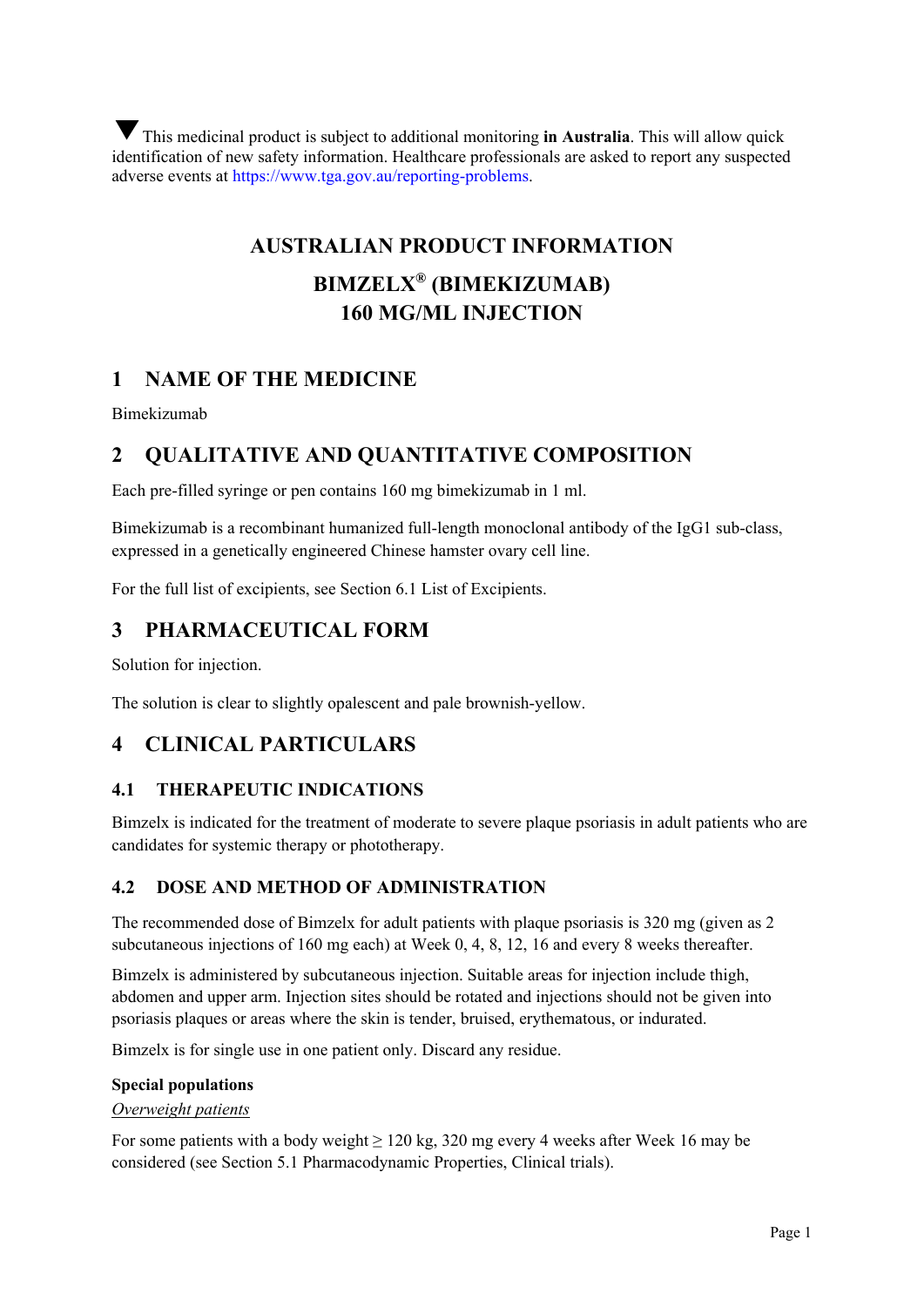## *Elderly population*

No dose adjustment is required (see Section 5.2 Pharmacokinetic Properties).

#### *Renal and hepatic impairment*

Bimzelx has not been studied in these patient populations. Dose adjustments are not considered necessary based on pharmacokinetics (see Section 5.2 Pharmacokinetic Properties). No specific PK studies using Bimzelx have been pursued in patients with underlying impaired hepatic function.

#### *Paediatric population*

The safety and efficacy of Bimzelx in children and adolescents below the age of 18 years has not be established. No data are available.

## **4.3 CONTRAINDICATIONS**

Hypersensitivity to the active substance or to any of the excipients (see Section 6.1 List of Excipients).

Live vaccines should not be given in patients treated with Bimzelx. No data are available on the response to live vaccines.

# **4.4 SPECIAL WARNINGS AND PRECAUTIONS FOR USE**

#### **Infections**

Bimzelx may increase the risk of infections such as upper respiratory tract infections and oral candidiasis (see section 4.8 Adverse effects (Undesirable effects)).

Caution should be exercised when considering the use of Bimzelx in patients with a chronic infection or a history of recurrent infection. Treatment with Bimzelx should not be initiated in patients with any clinically important active infection until the infection resolves or is adequately treated.

Patients treated with Bimzelx should be instructed to seek medical advice if signs or symptoms of clinically important chronic or acute infection occur. If a patient develops a clinically important infection or is not responding to standard therapy, the patient should be closely monitored and Bimzelx should not be administered until the infection resolves.

#### **Pre-treatment evaluation for tuberculosis (TB)**

No increased susceptibility to tuberculosis was reported from clinical studies. Prior to initiating treatment with Bimzelx, patients should be evaluated for TB infection. Bimzelx should not be given in patients with active TB. Patients receiving Bimzelx should be monitored for signs and symptoms of active TB. Anti-TB therapy should be considered prior to initiating Bimzelx in patients with a past history of latent or active TB in whom an adequate course of treatment cannot be confirmed.

#### **Inflammatory bowel disease**

Caution should be exercised when prescribing Bimzelx to patients with inflammatory bowel disease. Patients should be monitored closely. New onset of ulcerative colitis was observed in plaque psoriasis studies. Exacerbation or new onset of Crohn's disease and ulcerative colitis were observed in Bimzelx treated patients during clinical studies in other diseases.

#### **Hypersensitivity**

If a serious hypersensitivity reaction occurs, administration of Bimzelx should be discontinued immediately and appropriate therapy initiated.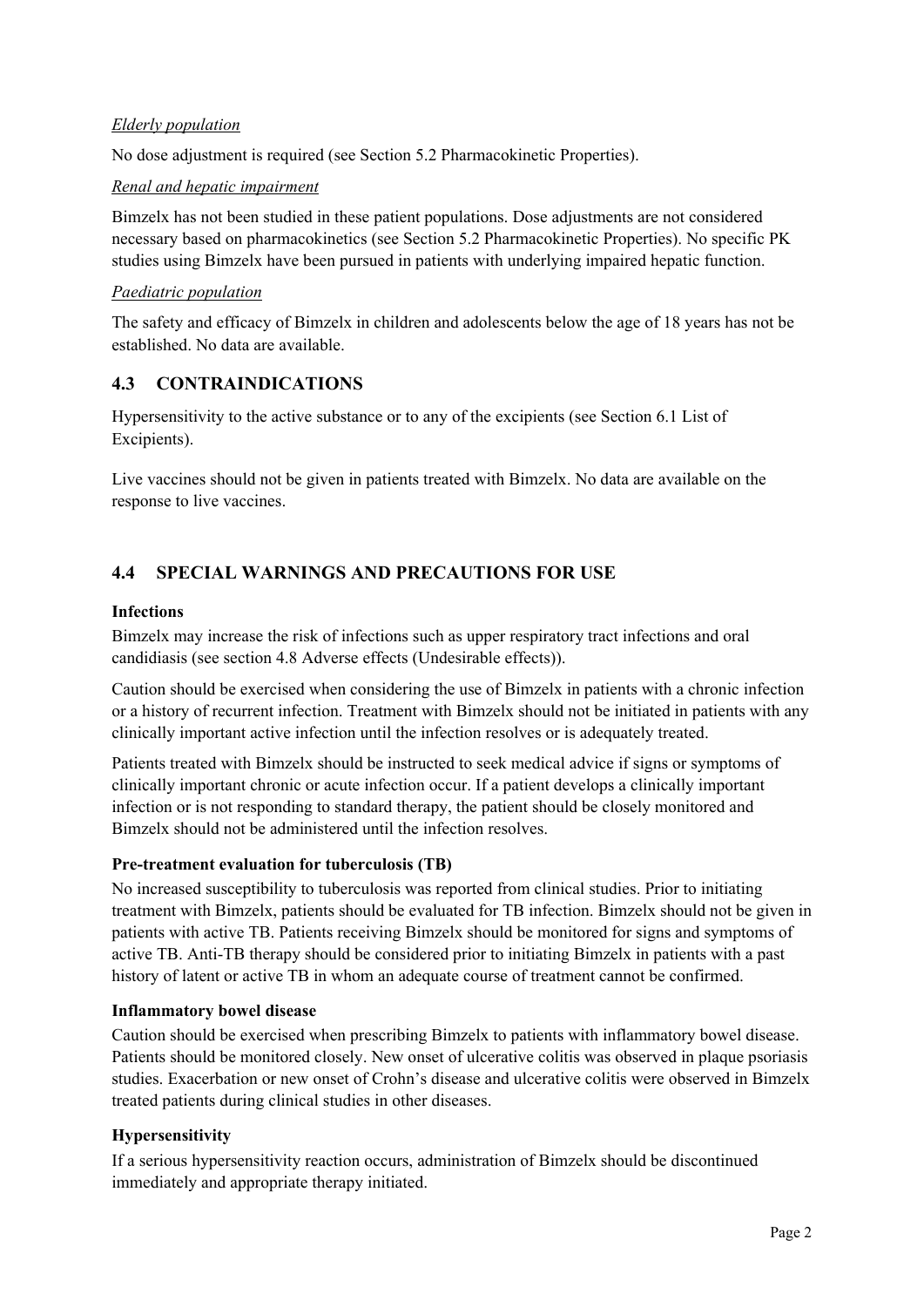## **Vaccinations**

Prior to initiating therapy with Bimzelx, consider completion of all age appropriate immunizations according to current immunization guidelines.

Patients treated with Bimzelx may receive inactivated or non-live vaccinations. Healthy individuals who received a single 320 mg dose of Bimzelx two weeks prior to vaccination with an inactivated seasonal influenza vaccine had similar antibody responses compared to individuals who did not receive Bimzelx prior to vaccination.

## **Use in hepatic impairment**

Bimzelx has not been studied in these patient populations. Dose adjustments are not considered necessary based on pharmacokinetics (see Section 5.2 Pharmacokinetic Properties).

## **Use in renal impairment**

Bimzelx has not been studied in these patient populations. Dose adjustments are not considered necessary based on pharmacokinetics (see Section 5.2 Pharmacokinetic Properties).

## **Use in the elderly**

Based on population pharmacokinetic analysis with a limited number of elderly patients ( $n = 110$  for age  $\geq$  65 years and n = 14 for age  $\geq$  75 years), apparent clearance (CL/F) in elderly patients and patients less than 65 years of age was similar. No dose adjustment is required.

## **Paediatric use**

The safety and efficacy of Bimzelx in children and adolescents below the age of 18 years has not be established. No data are available.

## **Effects on laboratory tests**

No data available.

# **4.5 INTERACTIONS WITH OTHER MEDICINES AND OTHER FORMS OF INTERACTIONS**

No CYP450 interaction studies have been performed in humans. There is no direct evidence for the role of IL-17A or IL-17F in the expression of CYP450 enzymes. Given that (1) bimekizumab, as an IgG1K mAb, is expected to be degraded into small peptides and amino acids via catabolic pathways in the same manner as endogenous IgG and (2) formation of some CYP450 enzymes which is suppressed by elevated levels of cytokines during inflammation (as in psoriasis), will be reversed by inflammatory suppressors, like IL-17A and IL-17F inhibitor bimekizumab, the resultant outcome will be a normalisation of CYP450 levels/activity. Extrapolation of the latter means that drugs metabolized by the CYP450 system may be co-administered with bimekizumab. However, monitoring of therapeutic plasma level and clinical effect of drugs with narrow therapeutic index (e.g. warfarin) metabolized via CYP450 system should be considered.

# **4.6 FERTILITY, PREGNANCY AND LACTATION**

# **Fertility**

The effect of bimekizumab on human fertility has not been evaluated. In animal studies, bimekizumab did not indicate harmful effects with respect to fertility as assessed by a lack of effects on reproductive organs, menstrual cycles or sperm in sexually mature cynomolgus monkeys that received bimekizumab for 26 weeks at a weekly SC dose of 200 mg/kg (dose resulting in 109 times the human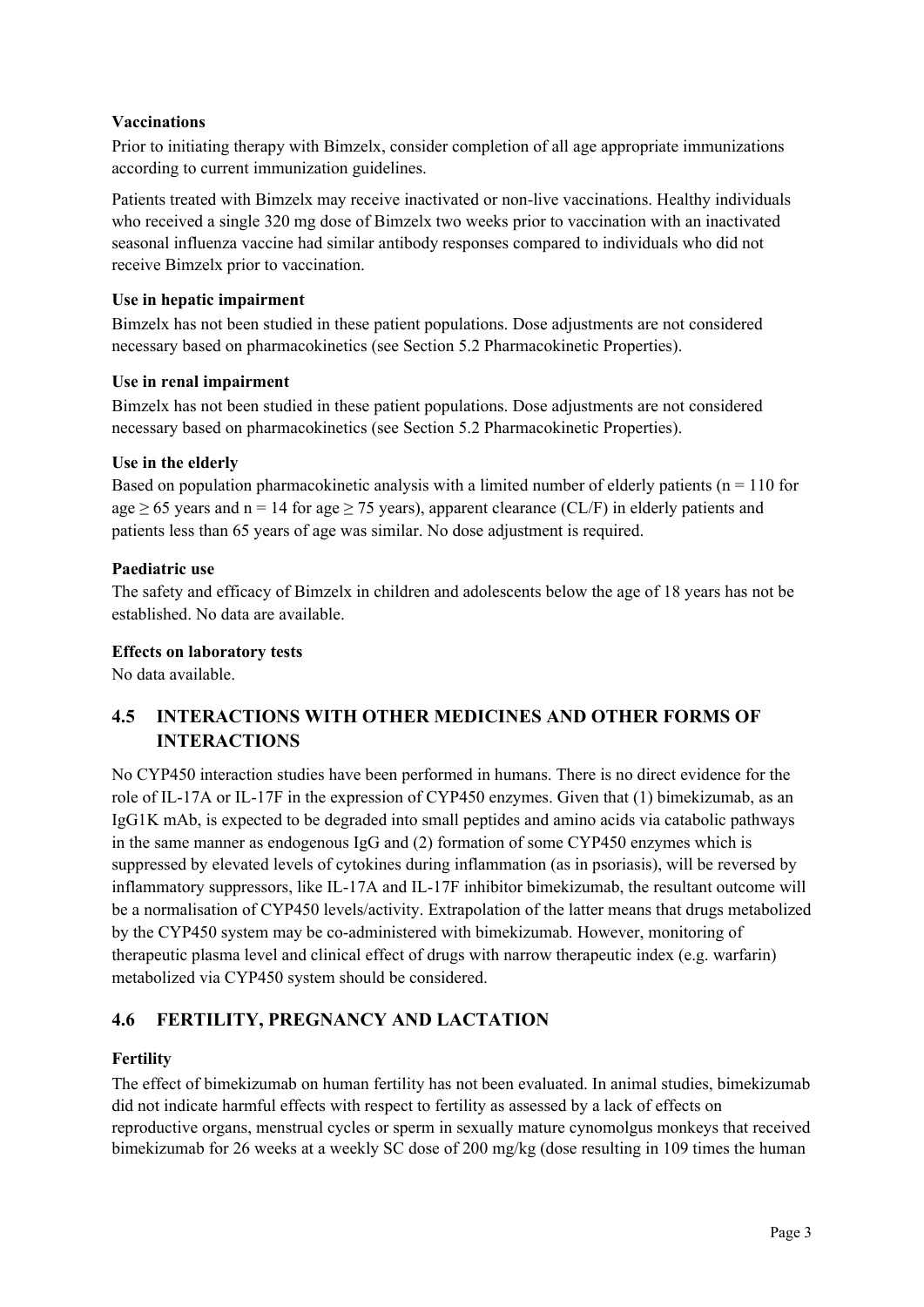exposure at 320 mg every 4 weeks based on AUC). The monkeys were not mated to evaluate functional fertility.

## **Pregnancy (Category C)**

There are no adequate and well controlled studies in pregnant women to establish the safety of Bimzelx during pregnancy. Based on the mechanism of action of bimekizumab, the theoretical risk that use during pregnancy may affect neonatal immunity cannot be excluded. In an enhanced pre/postnatal development study in the cynomolgus monkey, bimekizumab showed no effects on gestation, parturition, infant survival, fetal or postnatal development when administered throughout organogenesis until parturition at a maternal dose of 50 mg/kg SC weekly resulting in 27 times the human exposure at 320 mg every 4 weeks based on AUC. At birth, serum bimekizumab concentrations in infant monkeys were comparable to those of mothers indicating placental transfer of bimekizumab. Bimzelx should be used in pregnancy only if the benefits clearly outweigh the potential risks.

## **Lactation**

It is not known whether bimekizumab is excreted in human milk or absorbed systemically after ingestion. As immunoglobulins can be excreted in human milk, caution should be exercised when Bimzelx is administered to a woman who is breast-feeding and a decision on whether to discontinue breast-feeding during treatment should be made.

# **4.7 EFFECTS ON ABILITY TO DRIVE AND USE MACHINES**

Bimekizumab is not anticipated to have any influence on the ability to drive and use machines.

# **4.8 ADVERSE EFFECTS (UNDESIRABLE EFFECTS)**

A total of 1789 patients have been treated with bimekizumab in blinded and open-label clinical studies in plaque psoriasis representing 1830.4 patient-years of exposure. Of these, over 1000 patients were exposed to bimekizumab for at least one year.

The most frequently reported adverse drug reactions (ADRs) were upper respiratory tract infections (most frequently nasopharyngitis) and oral candidiasis.

| <b>Adverse Drug Reactions</b>                   | <b>BIMZELX</b><br>320 mg every four weeks<br>$N = 670$<br>n(%) | Placebo<br>$N = 169$<br>n(%) |
|-------------------------------------------------|----------------------------------------------------------------|------------------------------|
| Upper respiratory tract infections <sup>a</sup> | 97(14.5)                                                       | 23(13.6)                     |
| Oral Candidiasis                                | 49(7.3)                                                        | $\Omega$                     |
| Headache                                        | 22(3.3)                                                        | $\theta$                     |
| Injection Site Reactions <sup>b</sup>           | 17(2.5)                                                        | $\theta$                     |
| Acne                                            | 8(1.2)                                                         | $\theta$                     |
| Oropharyngeal candidiasis                       | 8(1.2)                                                         | $\theta$                     |
| <b>Folliculitis</b>                             | 8(1.2)                                                         | $\theta$                     |
| Gastroenteritis                                 | 8(1.2)                                                         | $\Omega$                     |
| Tinea pedis                                     | 8(1.2)                                                         | $\theta$                     |
| Fatigue                                         | 7(1.0)                                                         | $\theta$                     |
| Oral herpes                                     | 7(1.0)                                                         | $\theta$                     |

## **Table 1: Adverse Drug Reactions Occurring in Greater Than 1% of Subjects on BIMZELX through Week 16 in BE-VIVID and BE-READY**

<sup>a</sup> Includes nasopharyngitis, pharyngitis, upper respiratory tract infection, rhinitis, sinusitis, tonsillitis, and peritonsillar abscess.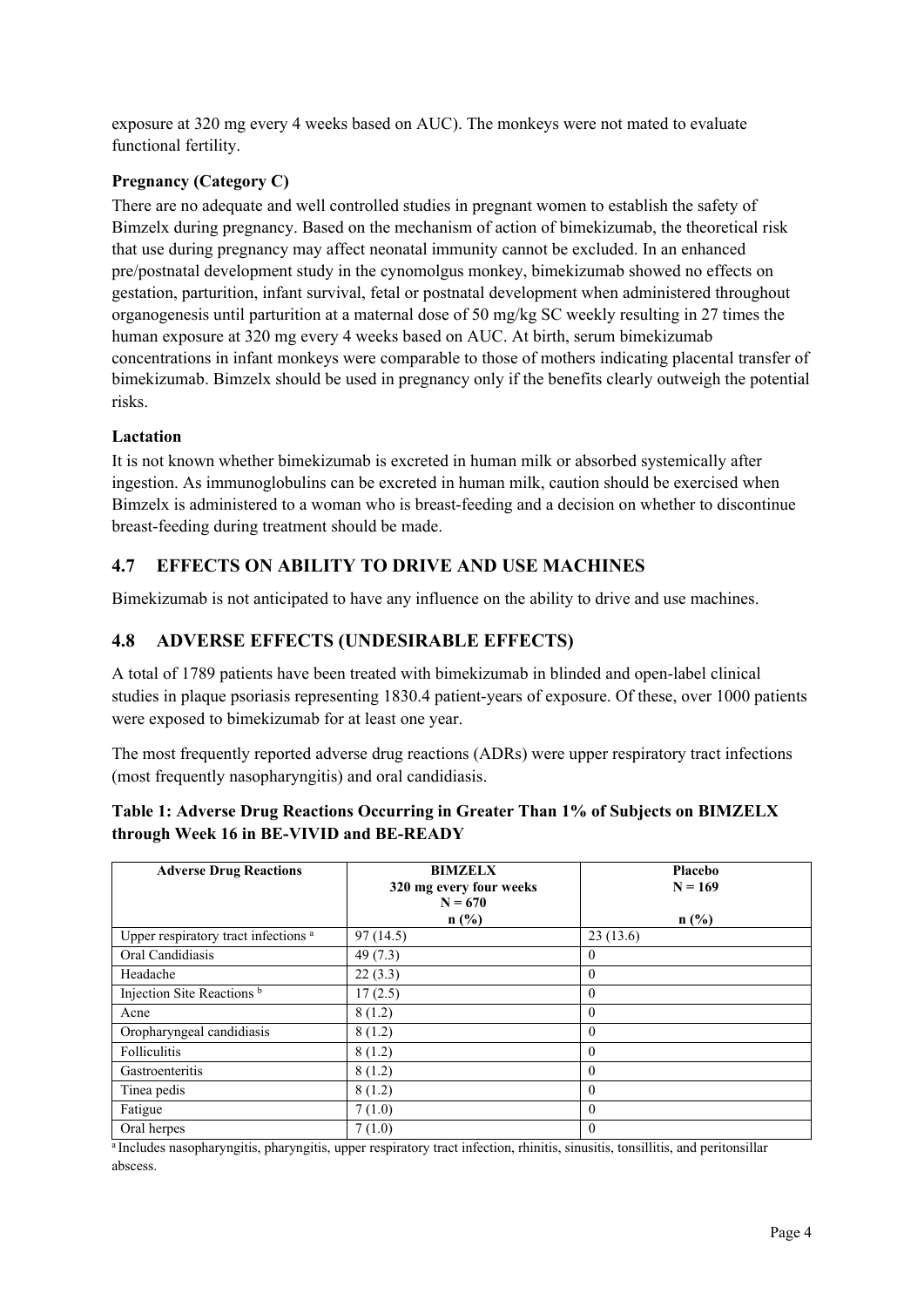b Includes injection site erythema, injection site reaction, injection site oedema, injection site pain, and injection site swelling.

#### *Other adverse reactions (< 1%)*

Adverse drug reactions that occurred in  $\leq 1\%$  but  $\geq 0.1\%$  of subjects in the Bimzelx group and at a higher rate than in the placebo group through Week 16 were, tinea infections, herpes simplex, eczema, dermatitis contact, dyshidrotic eczema, intertrigo, dermatitis, otitis externa, otitis media, conjunctivitis and neutropenia.

#### *Description of selected adverse reactions*

#### *Infections*

In the placebo-controlled period of Phase III clinical studies in plaque psoriasis, infections were reported in 36.0% of patients treated with bimekizumab for up to 16 weeks compared with 22.5% of patients treated with placebo. The majority of infections consisted of non-serious mild to moderate upper respiratory tract infections such as nasopharyngitis. There were higher rates of oral and oropharyngeal candidiasis in patients treated with bimekizumab consistent with the mechanism of action (7.3% and 1.2% respectively compared to 0% for placebo-treated patients). The vast majority of cases were non-serious, mild or moderate in severity, and did not require treatment discontinuation.

Serious infections occurred in 0.3% of patients treated with bimekizumab and 0% treated with placebo.

Over the entire treatment period of Phase III studies in plaque psoriasis, infections were reported in 63.2% of patients treated with bimekizumab (120.4 per 100 patient-years). Serious infections were reported in 1.5% of patients treated with bimekizumab (1.6 per 100 patient-years) (see section 4.4).

#### *Neutropenia*

Neutropenia was observed with bimekizumab in phase III clinical studies in plaque psoriasis. In the 16 weeks placebo-controlled period neutropenia grade 3/4 were observed at the same frequency of 0.6% in patients receiving bimekizumab or placebo. Over the entire treatment period of Phase III studies, neutropenia grade 3/4 were observed in 1 % of patients treated with bimekizumab. Most cases were transient and did not require treatment discontinuation. No serious infections were associated with neutropenia.

#### *Immunogenicity*

As with all therapeutic proteins, there is the potential for immunogenicity with bimekizumab. The detection of anti-drug antibody formation is highly dependent on the sensitivity and specificity of the assay. Additionally, the observed incidence of anti-drug antibody (including neutralizing antibody) positivity in an assay may be influenced by several factors, including assay methodology, sample handling, timing of sample collection, concomitant medications, and underlying disease. For these reasons, comparison of the incidence of antibodies to bimekizumab with the incidence of antibodies to other products may be misleading.

Approximately 45% of plaque psoriasis patients treated with bimekizumab up to 56 weeks at the recommended dosing regimen (320 mg every 4 weeks up to Week 16 and 320 mg every 8 weeks thereafter) developed anti-drug antibodies. Of the patients who developed anti-drug antibodies, approximately 34% (16% of all patients treated with bimekizumab) had antibodies that were classified as neutralizing. No evidence of altered clinical response, or safety profile was associated with development of anti-bimekizumab antibodies or neutralising antibodies.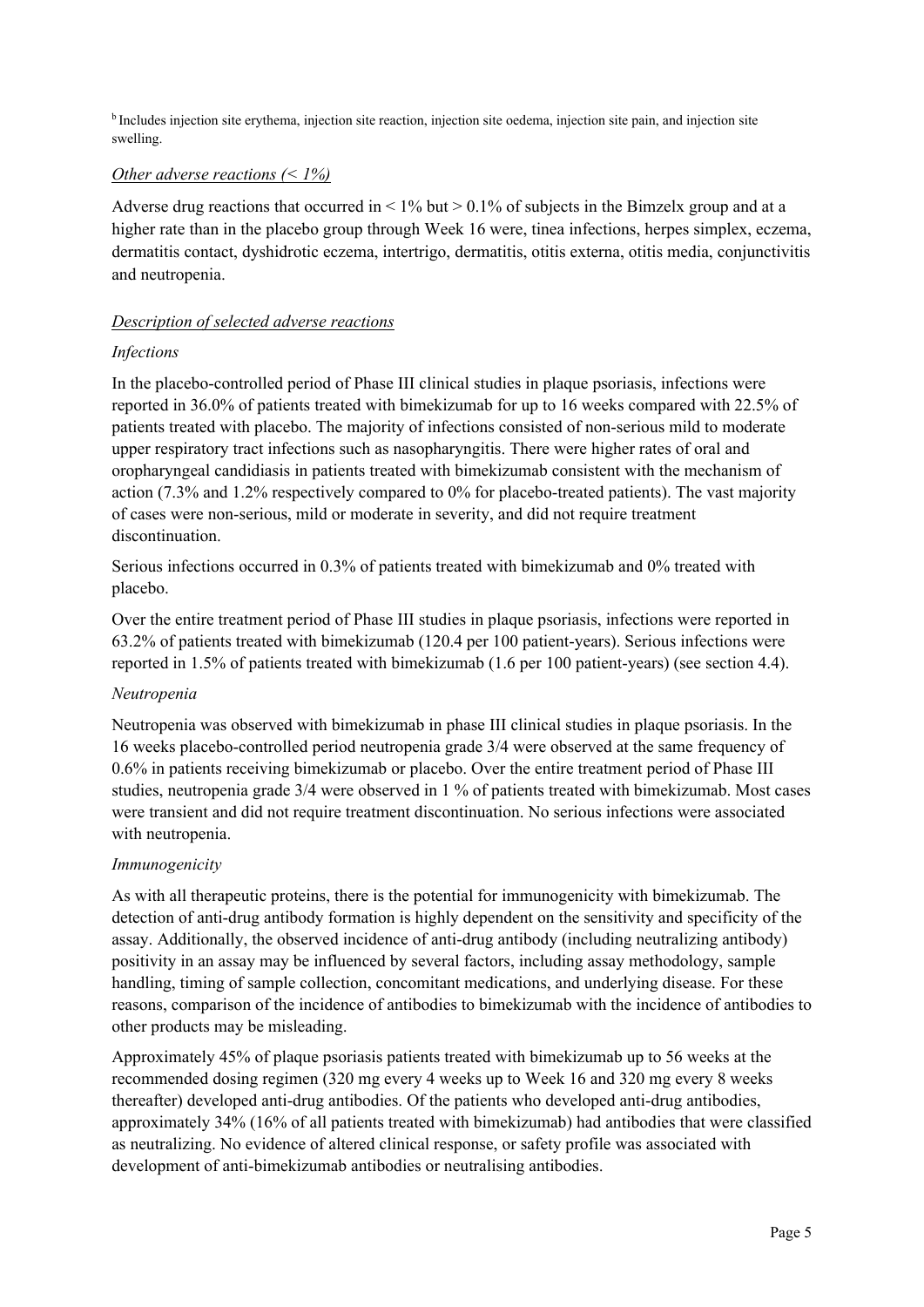#### **Reporting suspected adverse effects**

Reporting suspected adverse reactions after registration of the medicinal product is important. It allows continued monitoring of the benefit-risk balance of the medicinal product. Healthcare professionals are asked to report any suspected adverse reactions at http://www.tga.gov.au/reportingproblems.

## **4.9 OVERDOSE**

Single doses of 640 mg intravenously or 640 mg subcutaneously, followed by 320 mg subcutaneously every two weeks for five doses have been administered in clinical studies without dose-limiting toxicity. In the event of overdose, it is recommended that the patient be monitored for any signs and symptoms of adverse reactions and appropriate symptomatic treatment be instituted immediately.

For information on the management of overdose, contact the Poisons Information Centre on 131126 (Australia).

# **5 PHARMACOLOGICAL PROPERTIES**

# **5.1 PHARMACODYNAMIC PROPERTIES**

#### **Mechanism of action**

Bimekizumab is a humanised IgG1/κ monoclonal antibody. It has two identical antigen binding regions that bind and neutralise IL-17A, IL-17F and IL-17AF cytokines. Levels of IL-17A and IL-17F are elevated in several immune mediated inflammatory diseases and drive chronic inflammation and damage across multiple tissues. In human *in vitro* disease models, dual neutralisation of both IL-17A and IL-17F with bimekizumab suppresses the expression of inflammation related genes and proteins to a greater extent than inhibition of IL-17A alone.

#### **Pharmacodynamic effects**

No formal pharmacodynamic studies have been conducted with bimekizumab.

## **Clinical trials**

The safety and efficacy of bimekizumab was evaluated in 1480 patients with moderate to severe plaque psoriasis in three Phase III multicenter, randomized, placebo and/or active comparatorcontrolled studies. Patients were at least 18 years of age, had a Psoriasis Area and Severity Index (PASI) score  $\geq$ 12 and Body Surface Area (BSA) affected by PSO  $\geq$ 10%, an Investigators Global Assessment (IGA) score  $\geq$ 3 on a 5-point scale and were candidates for systemic psoriasis therapy and/or phototherapy. The efficacy and safety of bimekizumab were evaluated versus placebo and ustekinumab (BE VIVID – PS0009), versus placebo (BE READY – PS0013) and versus adalimumab (BE SURE - PS0008).

The BE VIVID study evaluated 567 patients for 52 weeks where patients were randomized to receive either bimekizumab 320 mg every 4 weeks, ustekinumab (45 mg or 90 mg, depending on patient weight, at baseline and Week 4 and then every 12 weeks), or placebo for an initial 16 weeks followed by bimekizumab 320 mg every 4 weeks.

The BE READY study evaluated 435 patients for 56 weeks. Patients were randomized to receive bimekizumab 320 mg every 4 weeks or placebo. At Week 16, patients who achieved a PASI 90 response entered the 40-week randomized withdrawal period. Patients initially randomized to bimekizumab 320 mg every 4 weeks were re-randomized to either bimekizumab 320 mg every 4 weeks or bimekizumab 320 mg every 8 weeks or placebo (i.e. withdrawal of bimekizumab). Patients initially randomized to placebo continued to receive placebo provided they were PASI 90 responders.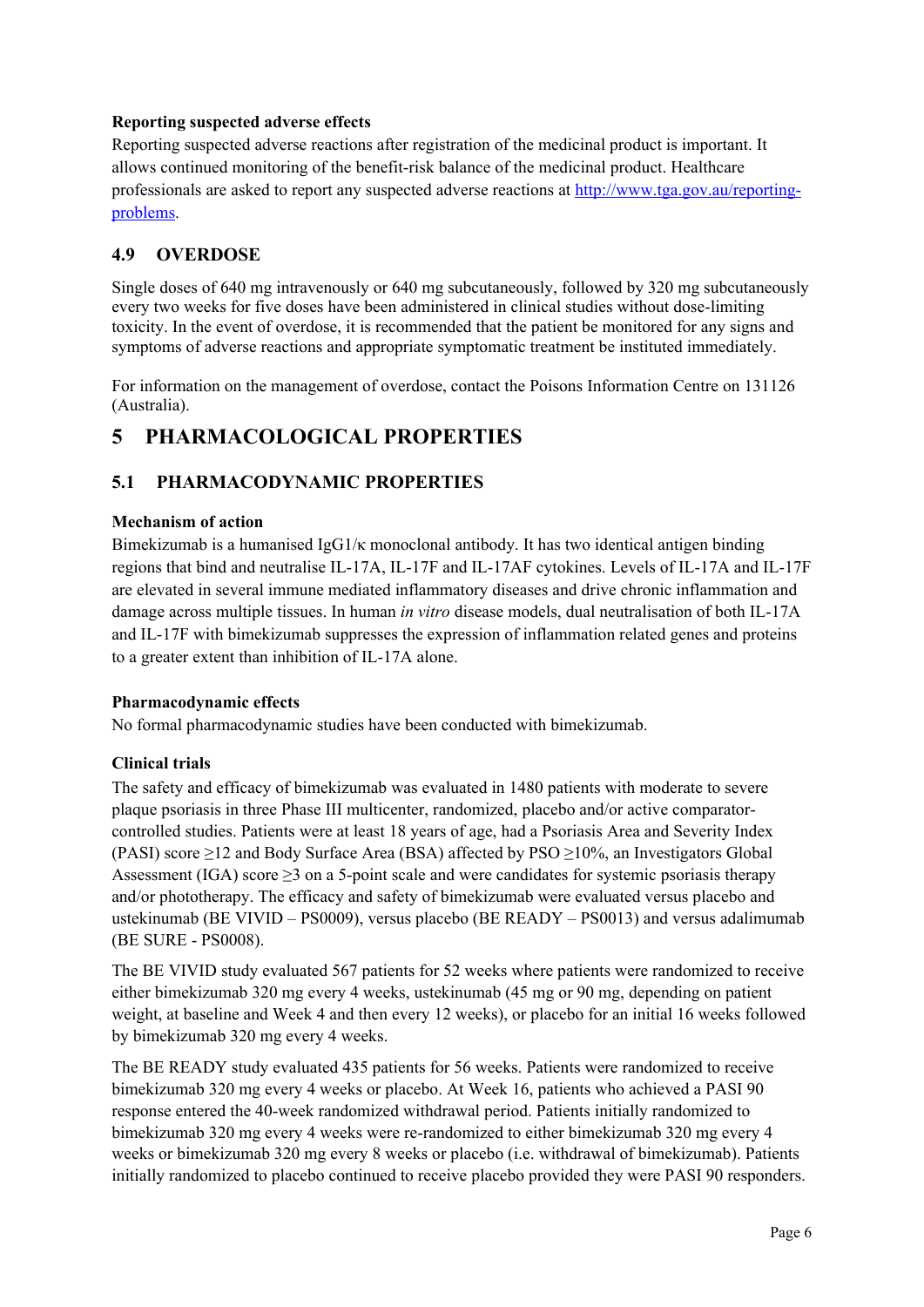Patients who did not achieve a PASI 90 response at Week 16 entered an open-label escape arm and received bimekizumab 320 mg every 4 weeks for 12 weeks. Patients who relapsed (did not achieve PASI 75 response) during the randomized withdrawal period also entered the 12-week escape arm.

The BE SURE study evaluated 478 patients for 56 weeks. Patients were randomized to receive either bimekizumab 320 mg every 4 weeks through Week 56, bimekizumab 320 mg every 4 weeks through Week 16 followed by bimekizumab 320 mg every 8 weeks through Week 56 or adalimumab as per labeling recommendation through Week 24 followed by bimekizumab 320 mg every 4 weeks through Week 56.

Baseline characteristics were consistent across all 3 studies. Among those, the median baseline BSA was 20%, the median baseline PASI score was 18 and the baseline IGA score was severe in 33% of patients. The median baseline scores for Patient Symptoms Diary (PSD) pain, itch and scaling items ranged between 6 and 7 on a 0-10 points scale and the median baseline Dermatology Life Quality Index (DLQI) total score was 9.

Across all 3 studies, 38% of patients had received a prior biologic therapy; 23% had received at least one anti-IL17 agent and 13% had received at least one TNF-antagonist. Twenty-two percent were naïve to any systemic therapy (including non-biologic and biologic) and 39% of patients had received prior phototherapy or chemotherapy.

The efficacy of bimekizumab was evaluated with respect to impact on skin disease overall, specific body locations (scalp, nails and hand and foot), patient reported symptoms and impact on quality of life. The two co-primary end-points in all 3 studies were the proportion of patients who achieved 1) a PASI 90 response and 2) an IGA "clear or almost clear" (IGA 0/1with at least two points improvement from baseline) response at Week 16. PASI 100, IGA 0 response at Week 16 and PASI 75 response at Week 4 were key secondary endpoints in all 3 studies.

#### **Skin disease overall**

Treatment with bimekizumab resulted in significant improvement in the measures of disease activity compared to placebo, ustekinumab or adalimumab at Week 16. The key efficacy results are shown in Table 2.

|                                     | <b>BE VIVID</b>                |                                                  |                                            | <b>BE READY</b>                |                                                  | <b>BE SURE</b>                                   |                                    |
|-------------------------------------|--------------------------------|--------------------------------------------------|--------------------------------------------|--------------------------------|--------------------------------------------------|--------------------------------------------------|------------------------------------|
|                                     | Placebo<br>$(N=83)$<br>$n$ (%) | <b>BKZ</b> 320 mg<br>Q4W<br>$(N=321)$<br>$n$ (%) | <b>Ustekinumab</b><br>$(N=163)$<br>$n$ (%) | Placebo<br>$(N=86)$<br>$n$ (%) | <b>BKZ</b> 320 mg<br>Q4W<br>$(N=349)$<br>$n$ (%) | <b>BKZ</b> 320 mg<br>Q4W<br>$(N=319)$<br>$n$ (%) | Adalimumab<br>$(N=159)$<br>$n$ (%) |
| <b>PASI 100</b><br>Week 16          | 0(0.0)                         | 188 (58.6) $a$                                   | 34(20.9)                                   | 1(1.2)                         | 238 (68.2) <sup>a</sup>                          | 194 (60.8) $^{\rm a}$                            | 38(23.9)                           |
| <b>PASI 90</b><br>Week 16           | 4(4.8)                         | 273 (85.0) a, b                                  | 81(49.7)                                   | 1(1.2)                         | $317(90.8)^{a}$                                  | $275(86.2)^{a}$                                  | 75 (47.2)                          |
| <b>PASI 75</b><br>Week 4<br>Week 16 | 2(2.4)<br>6(7.2)               | 247 (76.9) a, b<br>296 (92.2)                    | 25(15.3)<br>119(73.0)                      | 1(1.2)<br>2(2.3)               | $265(75.9)^{a}$<br>333 (95.4)                    | $244(76.5)$ <sup>a</sup><br>295 (92.5)           | 50 (31.4)<br>110(69.2)             |
| IGA <sub>0</sub><br>Week 16         | 0(0.0)                         | 188 (58.6) <sup>a</sup>                          | 36(22.1)                                   | 1(1.2)                         | 243 (69.6) $^{\rm a}$                            | 197(61.8)                                        | 39(24.5)                           |
| <b>IGA 0/1</b><br>Week 16           | 4(4.8)                         | $270(84.1)^{a,b}$                                | 87 (53.4)                                  | 1(1.2)                         | 323 (92.6) $a$                                   | $272(85.3)^{a}$                                  | 91 (57.2)                          |

|  | Table 2: Summary of clinical responses in BE VIVID, BE READY and BE SURE |
|--|--------------------------------------------------------------------------|
|--|--------------------------------------------------------------------------|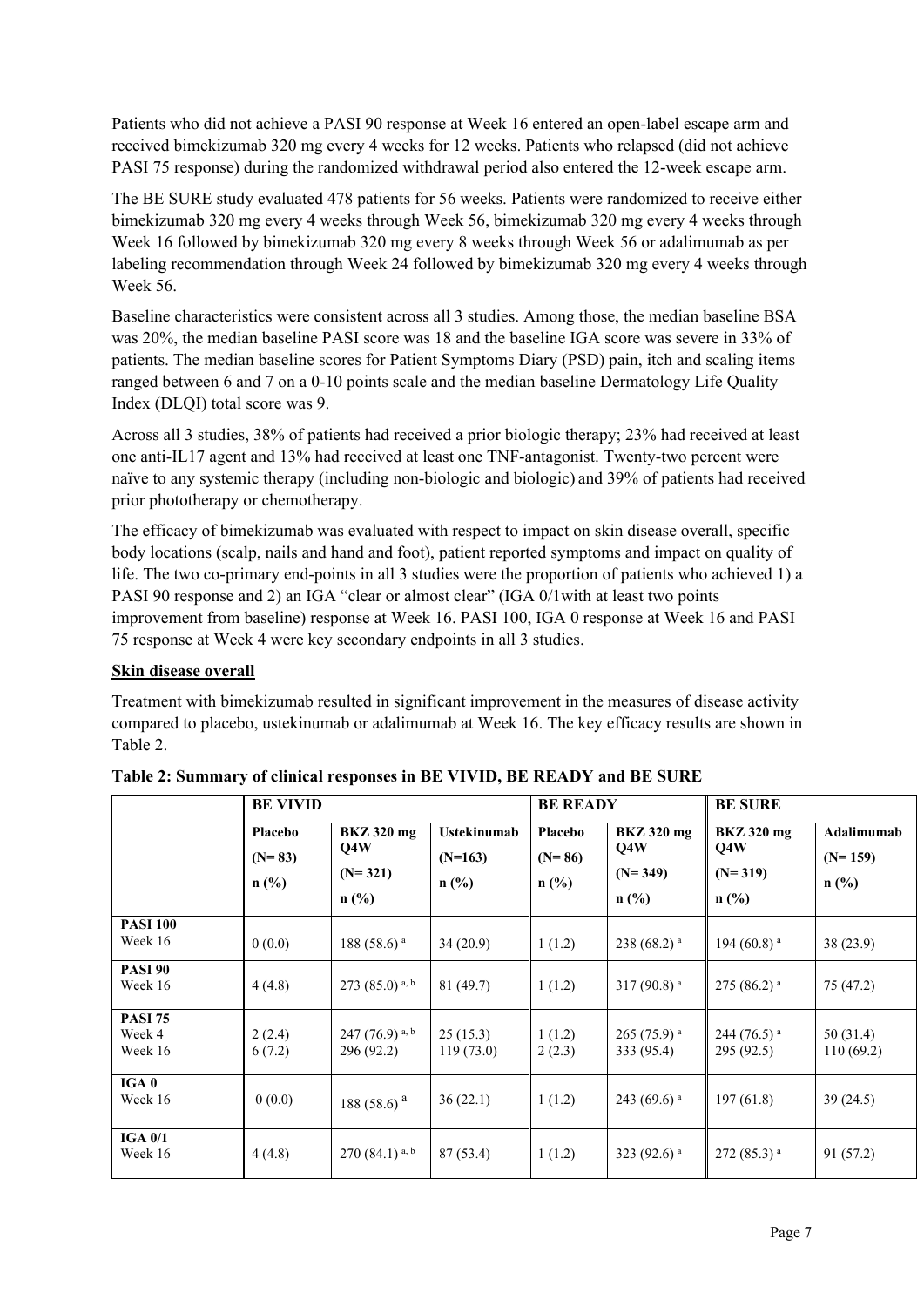| Absolute PASI $\leq 2$<br>Week 16   | 3(3.6)   | 273(85.0)       | 84 (51.5) | 1(1.2)   | 315(90.3)                | 280 (87.8) | 86(54.1)  |
|-------------------------------------|----------|-----------------|-----------|----------|--------------------------|------------|-----------|
| <b>PSD Pain</b> $(N)$               | $(N=54)$ | $(N=229)$       | $(N=107)$ | $(N=67)$ | $(N=255)$                | $(N=252)$  | $(N=108)$ |
| Week 16                             | 9(16.7)  | $177(77.3)^{a}$ | 73 (68.2) | 6(9.0)   | $201(78.8)^{a}$          | 180(71.4)  | 63 (58.3) |
| <b>PSD Itch</b> $(N)$               | $(N=61)$ | $(N=244)$       | $(N=117)$ | $(N=72)$ | $(N=278)$                | $(N=262)$  | $(N=116)$ |
| Week 16                             | 8(13.1)  | 187 $(76.6)^a$  | 77 (65.8) | 4(5.6)   | $210(75.5)$ <sup>a</sup> | 179(68.3)  | 58 (50.0) |
| <b>PSD Scaling <math>(N)</math></b> | $(N=63)$ | $(N=246)$       | $(N=116)$ | $(N=70)$ | $(N=286)$                | $(N=261)$  | $(N=119)$ |
| Week 16                             | 8(12.7)  | 193 $(78.5)^a$  | 69 (59.5) | 4(5.7)   | $223(78.0)^{a}$          | 185(70.9)  | 59 (49.6) |

BKZ 320 mg Q4W= bimekizumab every 4 weeks. Non-Responder Imputation (NRI) is used.

IGA 0/1 response was defined as Clear (0) or Almost Clear (1) with at least a 2-category improvement from Baseline at Week 16. IGA 0 response was defined as Clear (0) with at least a 2-category improvement from Baseline at Week 16. PSD is Patient Symptoms Diary. PSD response is defined as a change from baseline to Week 16 ≥ to a pre-specified threshold (1.98, 2.39, and 2.86 respectively for pain itch and scaling). A pooled supportive analysis of PSD responses in BE VIVID and BE READY using a more stringent threshold for response definition, i.e. a change from baseline to Week  $16 \ge$ 4, in the 3 PSD item scores (pain, itch, scaling) provided similar results with response rates of 72.2%, 67.0% and 75.8% in the bimekizumab treatment group versus rates of 5.2%, 5.3% and 5.8% in the placebo group. a) p<0.001 versus placebo (BE VIVID and BE READY), versus adalimumab (BE SURE), adjusted for multiplicity.

b) p<0.001 versus ustekinumab (BE VIVID), adjusted for multiplicity.

Bimekizumab was associated with a rapid onset of efficacy. In BE VIVID, at week 2 and week 4, PASI 90 response rates were significantly higher for bimekizumab-treated patients (12.1% and 43.6% respectively) compared to placebo (1.2% and 2.4% respectively) and ustekinumab (1.2% and 3.1% respectively).





BKZ=bimekizumab; Uste=ustekinumab. NRI is used.

In the BE VIVID study, at Week 52, bimekizumab-treated patients achieved significantly higher response rates than the ustekinumab-treated patients on the endpoints of PASI 90 (81.6% bimekizumab vs 55.8% ustekinumab, p<0.001), IGA 0/1 (77.9% bimekizumab vs 60.7% ustekinumab, p<0.001) and PASI 100 (64.2% bimekizumab vs 38.0% ustekinumab).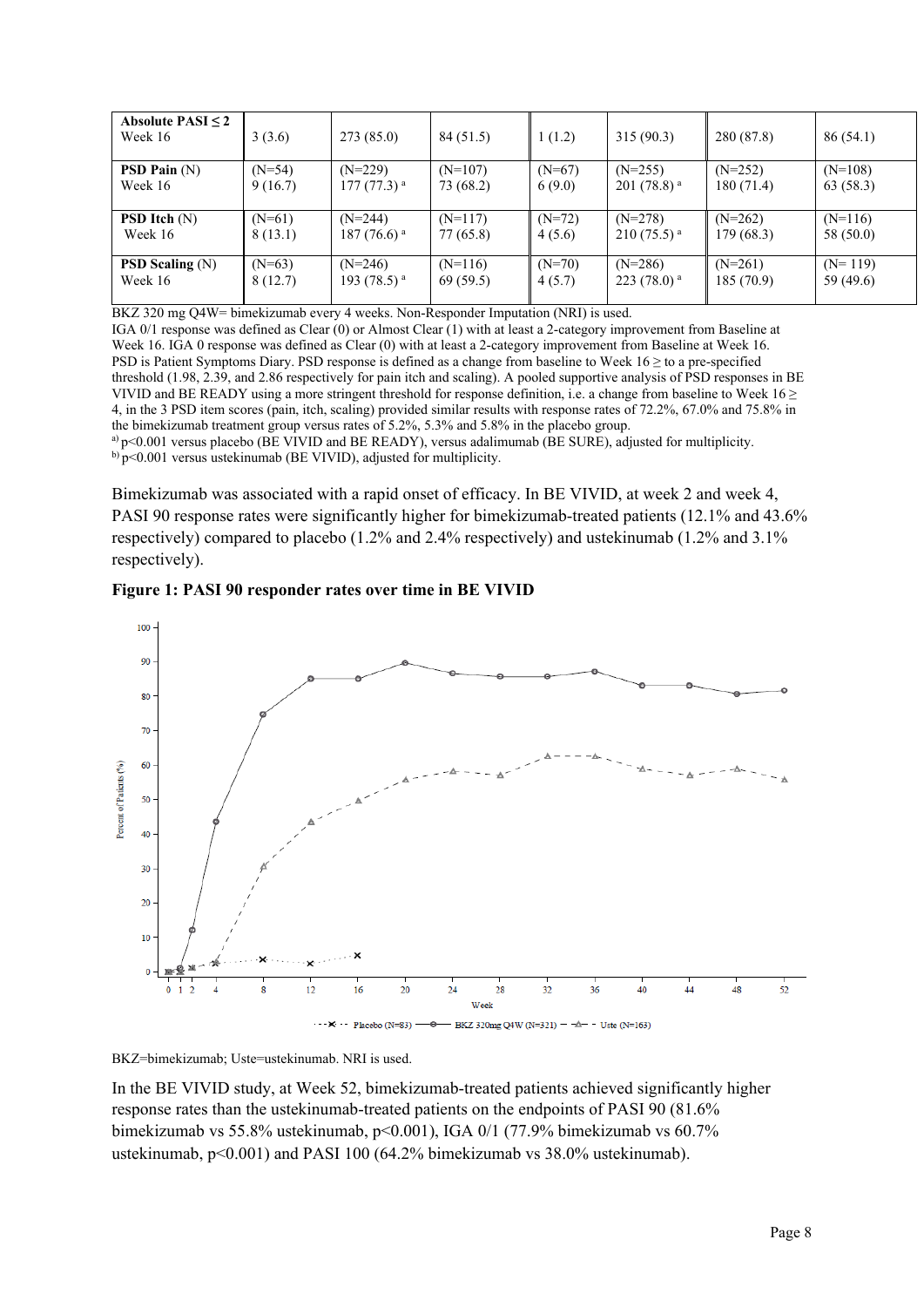In the BE SURE study at Week 24, a significantly higher percentage of patients treated with bimekizumab achieved a PASI 90 and an IGA 0/1 responses as compared with adalimumab (85.6% and 86.5% respectively vs 51.6% and 57.9% respectively, p<0.001). Among the 65 adalimumab nonresponders at Week 24 (< PASI 90), 78.5% achieved a PASI 90 response after 16 weeks of treatment with bimekizumab. No new safety findings were observed in patients who switched from adalimumab to bimekizumab. At Week 56, 70.2% of bimekizumab-treated patients achieved a PASI 100 response.



**Figure 2: PASI 90 responder rates over time in BE SURE** 

BKZ 320 mg Q4W = bimekizumab every 4 weeks; BKZ 320 mg Q8W = bimekizumab every 8 weeks; ADA= adalimumab. Note: Only patients who received bimekizumab at Week 24 or later are included. Patients in the BKZ Q4W/Q8W group switched from Q4W to Q8W dosing at Week 16. Patients in the ADA/BKZ 320 mg Q4W group switched from ADA to BKZ Q4W at Week 24. NRI is used.

The efficacy of bimekizumab was demonstrated regardless of age, gender, race, disease duration, body weight, PASI baseline severity and previous treatment with a biologic. Bimekizumab was efficacious in prior biologic exposed patients, including anti-TNF / anti IL-17 and in systemic treatment-naïve patients.

Based on population PK/ PD analysis in patients with moderate to severe plaque psoriasis, some patients with higher body weight ( $\geq$ 120 kg) benefit from Bimzelx 320 mg every four weeks after the initial 16 weeks of treatment.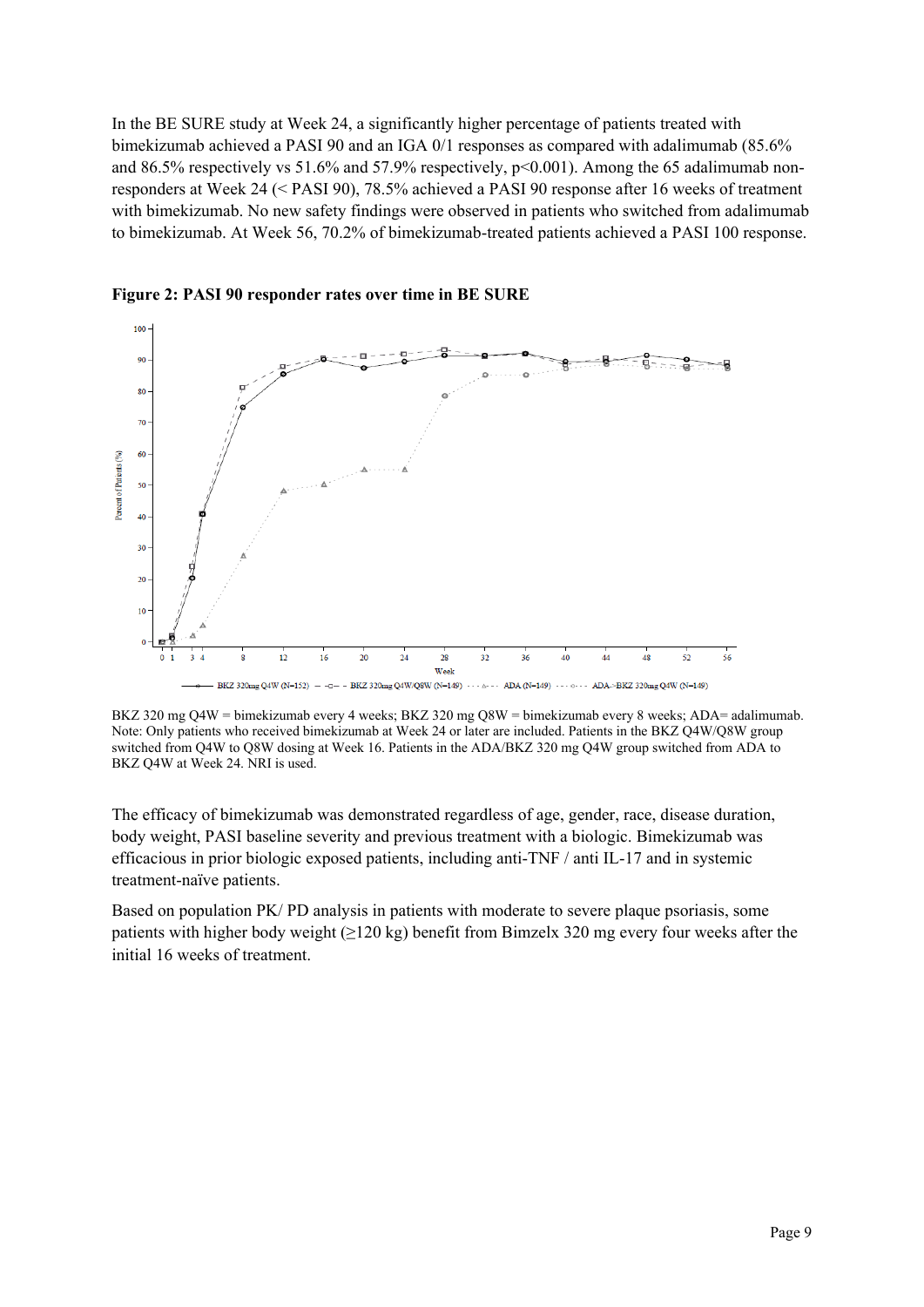Across the entire bimekizumab Phase 3 psoriasis program, including 3 pivotal Phase 3 studies (BE SURE, BE VIVID, and BE READY) and the Phase 3b study (BE RADIANT – PS0015), a total of 1362 study participants were randomized to treatment with bimekizumab. Of these, 116 (8.5%) presented with a body weight ≥120kg at Baseline.

A post-hoc analyses of efficacy for the subgroups of study participants weighing <120kg or ≥120kg in the Initial Treatment Period (with bimekizumab 320mg Q4W dosing from Week 0 to Week 16), pooled across all psoriasis Phase 3/3b studies is shown below:

|                     | BE SURE, BE VIVID, BE READY and BE RADIANT |                        |                  |  |  |  |  |
|---------------------|--------------------------------------------|------------------------|------------------|--|--|--|--|
|                     | Weight <120kg                              | Weight $\geq$ 120 $kg$ | <b>BKZ</b> Total |  |  |  |  |
| <b>Key outcomes</b> | $N=1246$                                   | $N=116$                | $N=1362$         |  |  |  |  |
| PASI 90             | 87.7%                                      | 78.4%                  | 86.9%            |  |  |  |  |
| IGA $0/1$           | 87.7%                                      | 78.4%                  | 86.9%            |  |  |  |  |
| <b>PASI 100</b>     | 64.3%                                      | 42.2%                  | 62.4%            |  |  |  |  |
| IGA <sub>0</sub>    | 65.4%                                      | 42.2%                  | 63.4%            |  |  |  |  |

**Table 3: Week 16 efficacy outcomes by weight** 

BKZ = bimekizumab; IGA= Investigator's Global Assessment; PASI 90=90% or greater improvement in the Psoriasis Area and Severity Index; PASI 100= 100% improvement in the Psoriasis Area and Severity Index

Although the number of subjects in the  $\geq 120$  kg group is low, the data demonstrate that response rates were lower in patients weighing more than 120kg compared with patients who weighed less and, represents a clinical correlation with the reduction in exposure as predicted by the PK/PD modelling.

The difference with bimekizumab 320mg Q4W dosing between patients <120kg and patients ≥120kg weights, however, is only numerical [ 9.3% for both PASI 90 & IGA 0/1]. There was no statistical analysis.

Based on the pooled analysis, greater increases in PASI 100 and IGA 0 were seen in the patients ≥120kg beyond Week 16 with Q4W maintenance dosing compared to Q8W maintenance dosing. No statistical comparison was performed. Thus, it can be stated that increasing the dosing frequency in heavier patients has not been shown to result in greater statistically significant efficacy but may be used to increase plasma concentrations of bimekizumab in heavier patients.

## **Maintenance of response**

#### **Table 4: Maintenance of responses at Week 52 in responders at Week 16\***

| <b>PASI 90</b><br><b>PASI 100</b>                          |                                                     | IGA 0/1                                             |                                                     | Absolute $PASI < 2$                                        |                                                     |                                                     |                                                     |
|------------------------------------------------------------|-----------------------------------------------------|-----------------------------------------------------|-----------------------------------------------------|------------------------------------------------------------|-----------------------------------------------------|-----------------------------------------------------|-----------------------------------------------------|
| <b>BKZ</b> 320mg<br><b>O4W/O4W</b><br>$(N=355)$<br>$n$ (%) | BKZ 320mg<br><b>O4W/O8W</b><br>$(N=182)$<br>$n$ (%) | <b>BKZ</b> 320mg<br>Q4W/Q4W<br>$(N=516)$<br>$n$ (%) | BKZ 320mg<br><b>O4W/O8W</b><br>$(N=237)$<br>$n$ (%) | <b>BKZ</b> 320mg<br><b>O4W/O4W</b><br>$(N=511)$<br>$n$ (%) | BKZ 320mg<br><b>O4W/O8W</b><br>$(N=234)$<br>$n$ (%) | BKZ 320mg<br><b>O4W/O4W</b><br>$(N=511)$<br>$n$ (%) | BKZ 320mg<br><b>O4W/O8W</b><br>$(N=238)$<br>$n$ (%) |
| 295(83.1)                                                  | 161(88.5)                                           | 464 (89.9)                                          | 214(90.3)                                           | 447 (87.5)                                                 | 214 (91.5)                                          | 460(90.0)                                           | 215(90.3)                                           |

\* Integrated analysis of BE VIVID, BE READY and BE SURE. NRI is used.

BKZ 320 mg Q4W/Q4W: bimekizumab 320 mg every 4 weeks followed by bimekizumab 320mg every 4 weeks from Week 16. BKZ 320 mg Q4W/Q8W: bimekizumab 320 mg every 4 weeks followed by bimekizumab 320mg every 8 weeks from Week 16.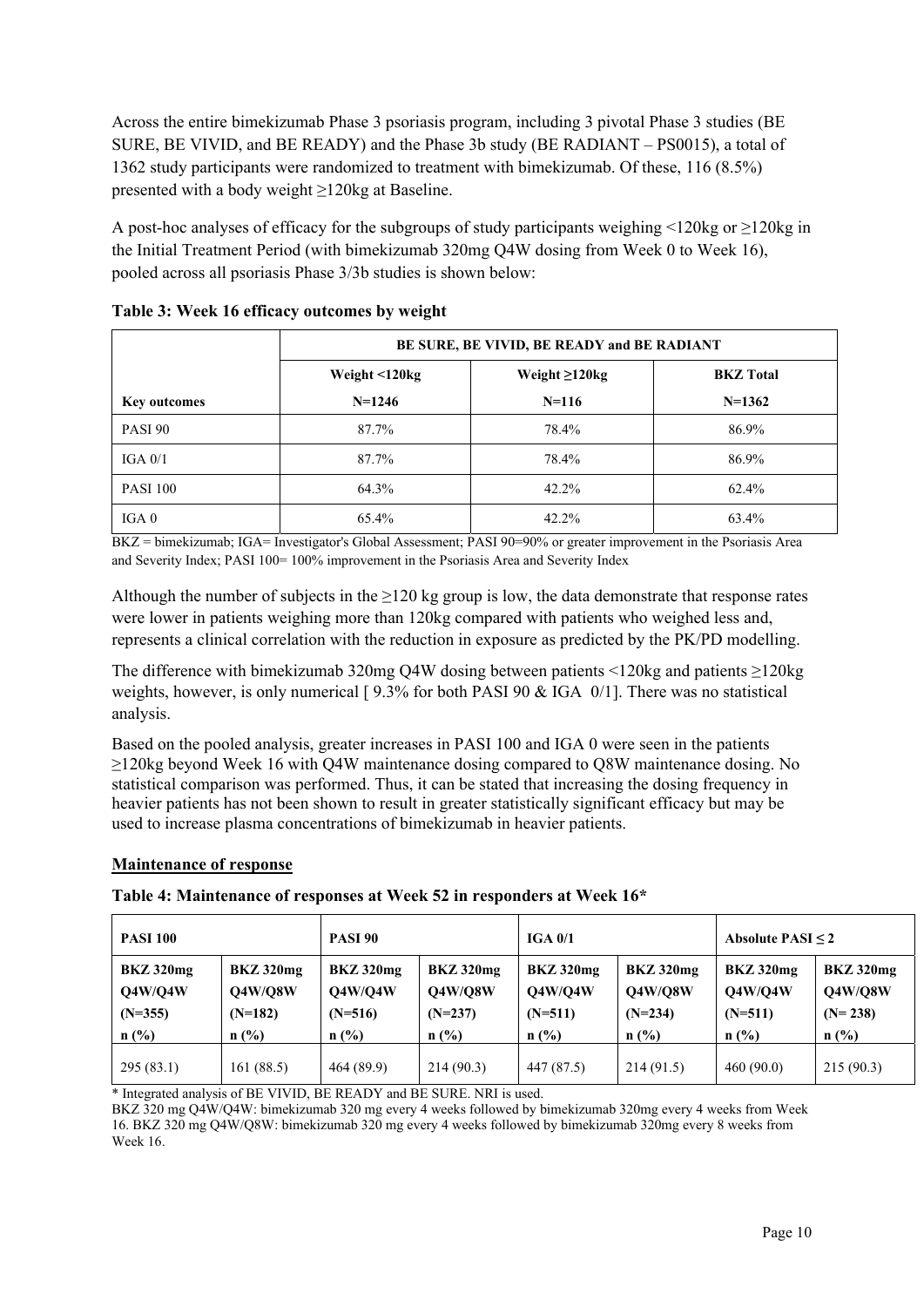



NRI is used.

In BE READY, for PASI 90 responders at Week 16 who were re-randomized to placebo and withdrawn from bimekizumab, the median time to relapse, defined as loss of PASI 75, was approximately 28 weeks (32 weeks after the last bimekizumab dose). Among these patients, 88.1% regained a PASI 90 response within 12 weeks of restarting treatment with bimekizumab 320 mg every 4 weeks.

#### **Specific body locations**

Significant improvements were observed in psoriasis involving the scalp, nails and hands and feet in patients treated with bimekizumab at Week 16 (see Table 5).

|                            | <b>BE VIVID</b> |                          |             | <b>BE READY</b> |                          | <b>BE SURE</b>                  |            |
|----------------------------|-----------------|--------------------------|-------------|-----------------|--------------------------|---------------------------------|------------|
|                            | <b>Placebo</b>  | <b>BKZ 320</b><br>mg Q4W | Ustekinumab | Placebo         | <b>BKZ</b> 320 mg<br>O4W | <b>BKZ</b> 320 mg<br><b>O4W</b> | Adalimumab |
| Scalp IGA $(N)^a$          | (72)            | (285)                    | (146)       | (74)            | (310)                    | (296)                           | (138)      |
| Scalp IGA $0/1$ , n $(\%)$ | 11(15.3)        | 240 (84.2) $^{\rm b}$    | 103(70.5)   | 5(6.8)          | $286(92.3)^{b}$          | 256(86.5)                       | 93 (67.4)  |
| $pp-IGA(N)^a$              | 29)             | (105)                    | (47)        | (31)            | (97)                     | (90)                            | (34)       |
| pp-IGA $0/1$ , n $(\%)$    | (24.1)          | 85(81.0)                 | 39(83.0)    | 10(32.3)        | 91 (93.8)                | 75 (83.3)                       | 24(70.6)   |
| mNAPSI 100 $(N)^a$         | (51)            | (194)                    | (109)       | (50)            | (210)                    | (181)                           | (95)       |
| mNAPSI 100, $n$ (%)        | 4(7.8)          | 57(29.4)                 | 15 (13.8)   | 3(6.0)          | 73 (34.8)                | 54 (29.8)                       | 21(22.1)   |

**Table 5: Specific body location responses in BE VIVID, BE READY and BE SURE at Week 16** 

NRI is used.

a) Include only patients with a scalp Investigator Global Assessment (IGA) of 2 or greater, a palmoplantar IGA of 2 or greater and a modified Nail Psoriasis and Severity Index (mNAPSI) score > 0 at baseline. Scalp IGA 0/1 and pp-IGA 0/1 responses were defined as Clear (0) or Almost Clear (1) with  $\geq$ 2 category improvement relative to Baseline. b) p<0.001 versus placebo, adjusted for multiplicity.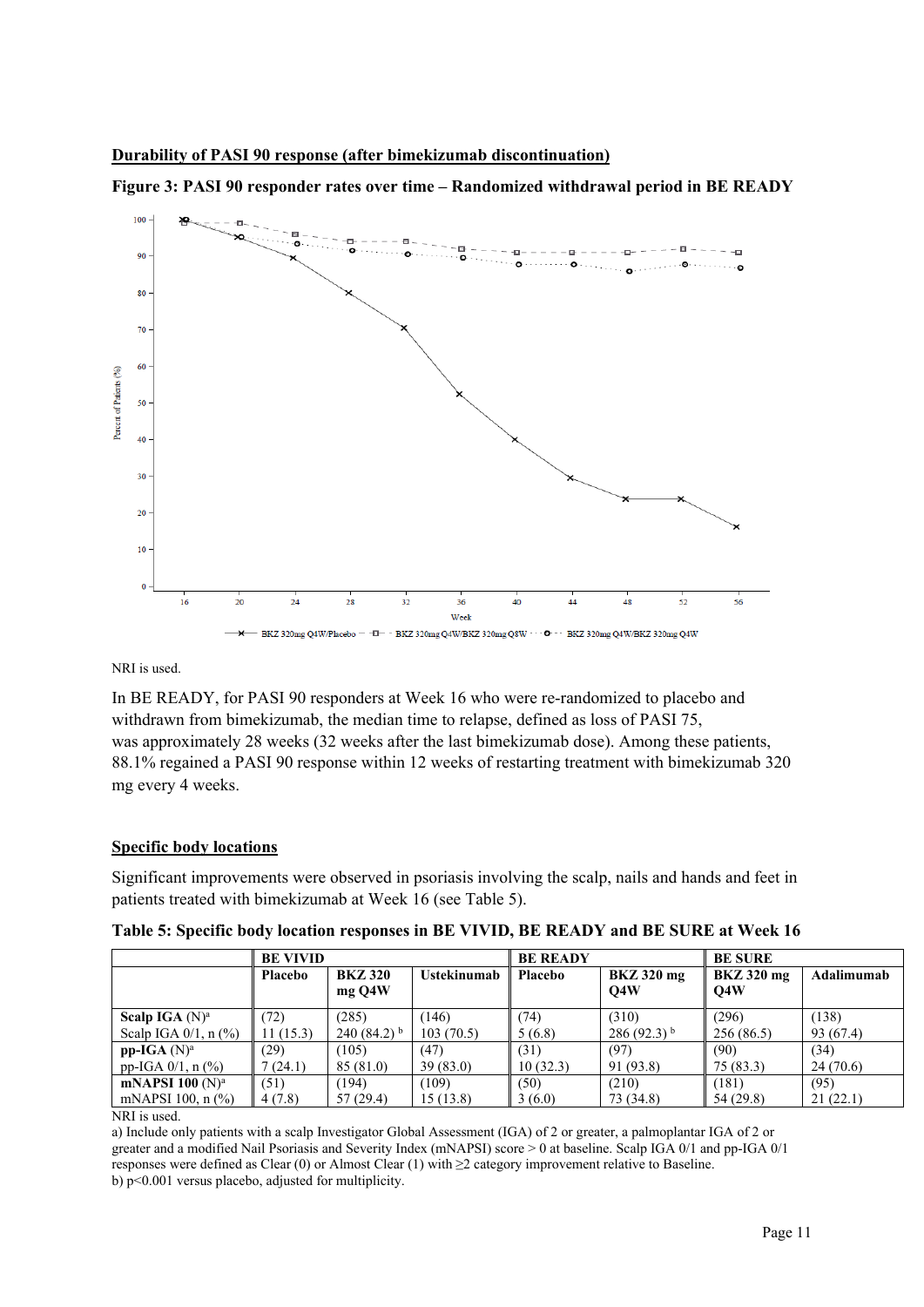Scalp IGA and palmoplantar IGA responses were maintained through Week 52/56. Nail psoriasis continued to improve beyond Week 16. In BE VIVID, at Week 52, 60.3% of patients treated with bimekizumab 320 mg every 4 weeks achieved complete nail clearance (mNAPSI 100). In BE READY, at Week 56, 67.7% and 69.8% of Week 16 PASI 90 responders achieved complete nail clearance with bimekizumab 320 mg every 8 weeks and bimekizumab 320 mg every 4 weeks respectively.

## **Health-related Quality of Life / Patient reported outcomes**

Across all 3 studies, a greater proportion of patients treated with bimekizumab experienced no impact of psoriasis on their quality of life as measured by the Dermatology Life Quality Index (DLQI) compared to placebo and active comparator-treated patients at Week 16 (Table 6).

## **Table 6: Quality of life in study BE VIVID, BE READY and BE SURE at Week 16**

|             | <b>BE VIVID</b>     |                                       | <b>BE READY</b>                 |                            | <b>BE SURE</b>                        |                                       |                         |
|-------------|---------------------|---------------------------------------|---------------------------------|----------------------------|---------------------------------------|---------------------------------------|-------------------------|
|             | Placebo<br>$(N=83)$ | <b>BKZ</b> 320 mg<br>O4W<br>$(N=321)$ | <b>Ustekinumab</b><br>$(N=163)$ | <b>Placebo</b><br>$(N=86)$ | <b>BKZ</b> 320 mg<br>Q4W<br>$(N=349)$ | <b>BKZ</b> 320 mg<br>Q4W<br>$(N=319)$ | Adalimuma<br>$b(N=159)$ |
|             | n(%)                | n(%)                                  | n(%)                            | n(%)                       | n(%)                                  | n(%)                                  | $n$ (%)                 |
| DLQI $0/1a$ | 10(12.0)            | 216(67.3)                             | 69(42.3)                        | 5(5.8)                     | 264 (75.6)                            | 201(63.0)                             | 74 (46.5)               |

a) DLOI absolute score of 0 or 1 indicates no impact of the disease on health-related quality of life. NRI is used.

DLQI 0/1 responses continued to increase beyond Week 16 and then were maintained through Week 52 / 56. In BE VIVID, DLQI 0/1 response rate at Week 52 was higher in bimekizumab-treated patients (74.5%) compared with ustekinumab-treated patients (63.2%).

# **5.2 PHARMACOKINETIC PROPERTIES**

Bimekizumab exhibited dose-proportional pharmacokinetics in patients with plaque psoriasis over a dose range from 64 mg to 480 mg following multiple subcutaneous administrations, with apparent clearance being independent of dose.

## **Absorption**

Based on population pharmacokinetic analysis, following a single subcutaneous dose of 320 mg in plaque psoriasis patients, bimekizumab reached a median  $(2.5<sup>th</sup>$  and  $97.5<sup>th</sup>$  percentile) peak plasma concentration of 25 (12 -50) μg/ml, between 3 and 4 days post dose.

Population pharmacokinetic analysis showed that bimekizumab was absorbed with an average absolute bioavailability of 70.1% in healthy volunteers.

## **Distribution**

Based on population pharmacokinetic analyses, the median (coefficient of variation %) volume of distribution (V/F) at steady state was 11.2 (30.5%) L in plaque psoriasis patients.

## **Metabolism**

Bimekizumab is a monoclonal antibody and is expected to be degraded into small peptides and amino acids via catabolic pathways in the same manner as endogenous immunoglobulins.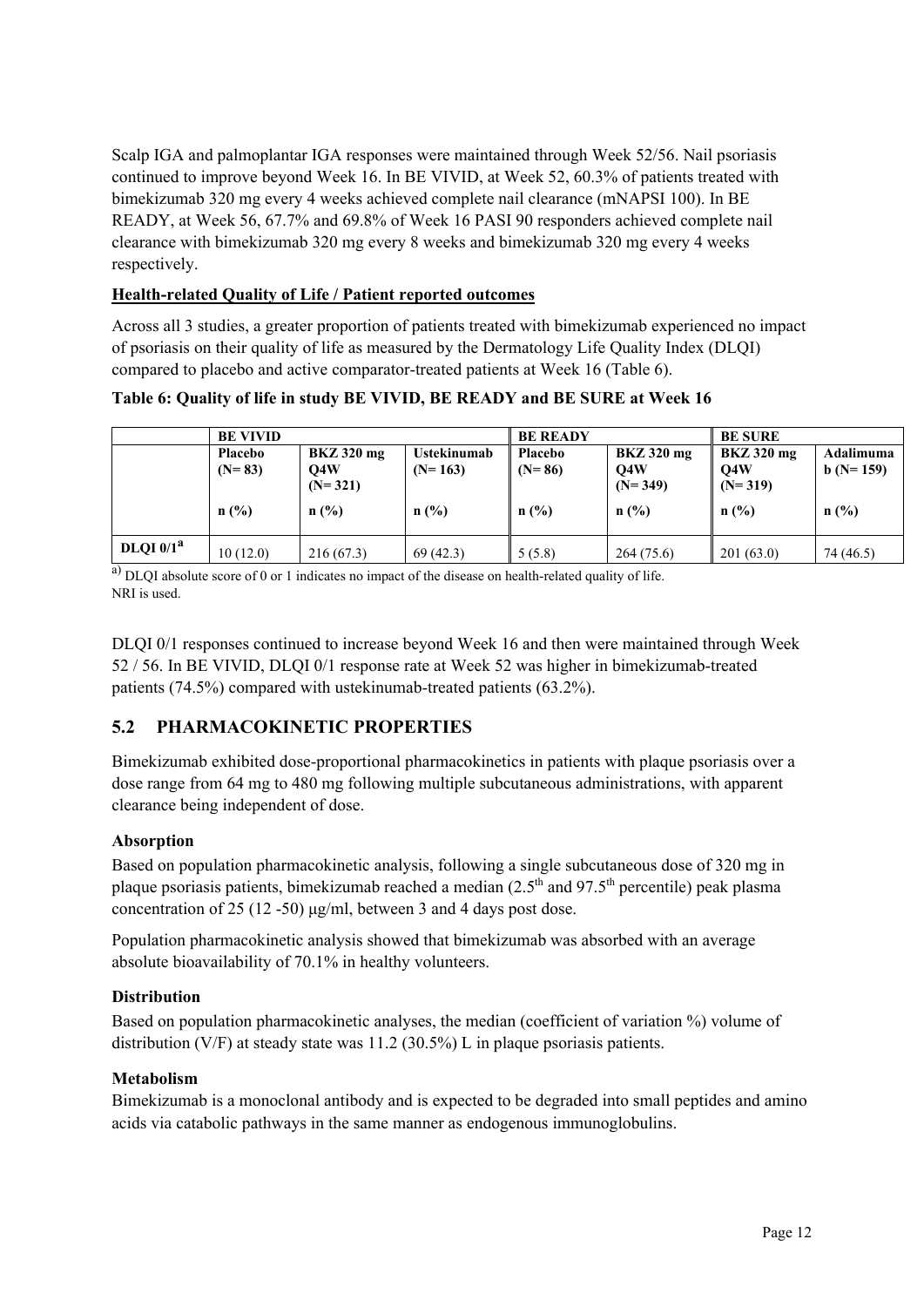## **Excretion**

Based on population pharmacokinetic analyses, the median (coefficient of variation %) apparent clearance (CL/F) of bimekizumab was 0.337 L/day (32.7%) and the mean terminal elimination halflife of bimekizumab was 23 days in clinical studies in patients with plaque psoriasis.

Based on simulated data, the median (2.5th and 97.5th percentile) peak and trough concentration at steady-state following subcutaneous administration of 320 mg every 4 weeks are 43 (20-91)  $\mu$ g/ml and 20 (7-50)  $\mu$ g/ml respectively and steady-state is reached after approximately 16 weeks with every 4 weeks dosing regimen. Compared with exposure after a single dose, the population pharmacokinetic analysis showed that patients exhibited a 1.74-fold increase in peak plasma concentrations and area under the curve (AUC) following repeated four weekly dosing.

After switching from the 320 mg every 4 weeks dosing regimen to 320 mg every 8 weeks dosing regimen at Week 16, steady-state is achieved approximately 16 weeks after the switch. Median (2.5th and 97.5th percentile) peak and trough plasma concentrations are 30 (14 -60) μg/ml and 5 (1-16) μg/ml respectively.

## **Pharmacokinetic/pharmacodynamic relationship**

A population pharmacokinetic/pharmacodynamic model was developed using all available data in moderate to severe plaque psoriasis patients. The analysis showed that higher bimekizumab concentrations are related to better Psoriasis Area and Severity Index (PASI) and Investigators Global Assessment (IGA) response and a dose of 320 mg at Week 0, 4, 8, 12, 16 and every 8 weeks thereafter provides maximum benefit to the majority of moderate to severe plaque psoriasis patients (see special population, body weight).

## **Special populations**

## *Elderly*

Based on population pharmacokinetic analysis with a limited number of elderly patients ( $n = 110$  for age  $\geq$  65 years and n = 14 for age  $\geq$  75 years), apparent clearance (CL/F) in elderly patients and patients less than 65 years of age was similar. No dose adjustment is required.

## *Renal or hepatic impairment*

No specific studies have been conducted to determine the effect of renal or hepatic impairment on the pharmacokinetics of bimekizumab. Caution should be taken in people with hepatic and renal dysfunction, due to the absence of data from these populations in the studies. The renal elimination of intact bimekizumab, an IgG monoclonal antibody, is expected to be low and of minor importance. Similarly, IgGs are mainly eliminated via intracellular catabolism and hepatic impairment is not expected to influence clearance of bimekizumab. Based on population pharmacokinetic analyses, hepatic function markers (ALT/ bilirubin) did not have any impact on bimekizumab clearance in patients with plaque psoriasis.

## *Body weight*

Population pharmacokinetic modelling indicated that exposure decreased as body weight increased. The average plasma concentration in adult patients weighing ≥120 kg following a 320 mg subcutaneous injection was predicted to be at least 30% lower than in adult patients weighing 90 kg. Dose adjustment may be appropriate in some patients (see section 4.2 Dose and method of administration).

## *Race / Gender*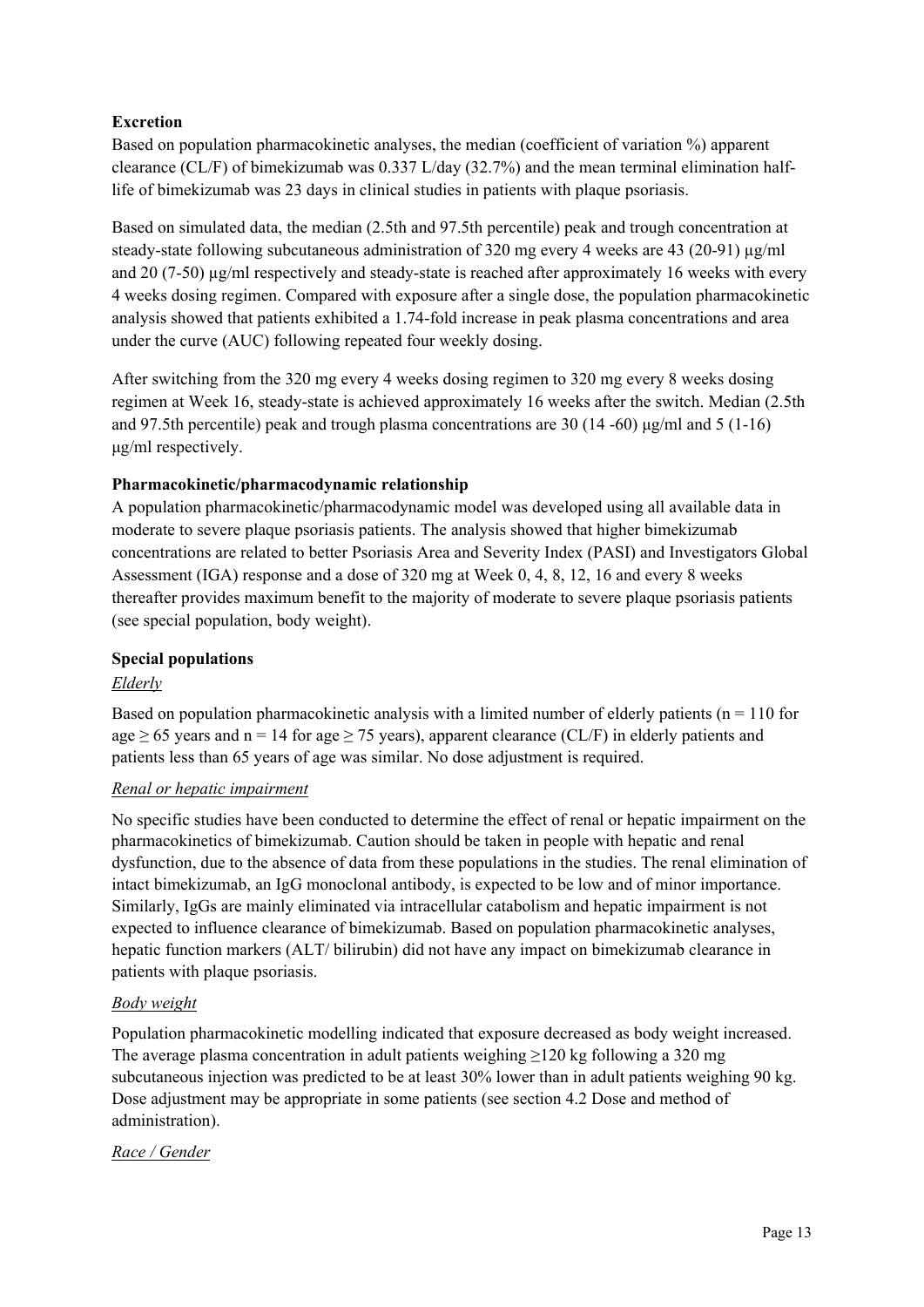No clinically meaningful differences in bimekizumab exposure were observed in Japanese subjects compared to Caucasian subjects in a clinical pharmacokinetic study. No dose adjustment is required.

Population pharmacokinetic modelling indicated females may have 9% faster apparent clearance (CL/F) compared to males and it is not clinically meaningful. No dose adjustment is required.

# **5.3 PRECLINICAL SAFETY DATA**

#### **Genotoxicity**

No genotoxicity studies were conducted with bimekizumab. However monoclonal antibodies are not expected to damage DNA or chromosomes.

#### **Carcinogenicity**

No carcinogenicity studies were conducted with bimekizumab.

# **6 PHARMACEUTICAL PARTICULARS**

## **6.1 LIST OF EXCIPIENTS**

The inactive ingredients are glycine, sodium acetate trihydrate, acetic acid, polysorbate 80, water for injection

## **6.2 INCOMPATIBILITIES**

In the absence of compatibility studies, this medicinal product must not be mixed with other medicinal products.

## **6.3 SHELF LIFE**

36 months.

# **6.4 SPECIAL PRECAUTIONS FOR STORAGE**

Store in a refrigerator  $(2^{\circ}C - 8^{\circ}C)$ .

Do not freeze.

Keep the pre-filled syringe or pen in the outer carton in order to protect from light.

The Bimzelx pre-filled syringe and pre-filled pen may be stored at room temperature (up to 25°C) for a single period of maximum 30 days with protection from light. Once removed from the refrigerator and stored under these conditions, discard after 30 days or by the expiry date printed on the container, whichever occurs first. A field for the date is provided on the carton to record the date removed from the refrigerator.

# **6.5 NATURE AND CONTENTS OF CONTAINER**

#### **Bimzelx 160 mg solution for injections in pre-filled syringe.**

One ml pre-filled syringe (type I glass) with a fluoropolymer-laminated bromobutyl rubber stopper, staked 27G, ½" thin wall needle, and a polypropylene rigid needle shield assembled in a passive safety device.

Pack size of 2 pre-filled syringes.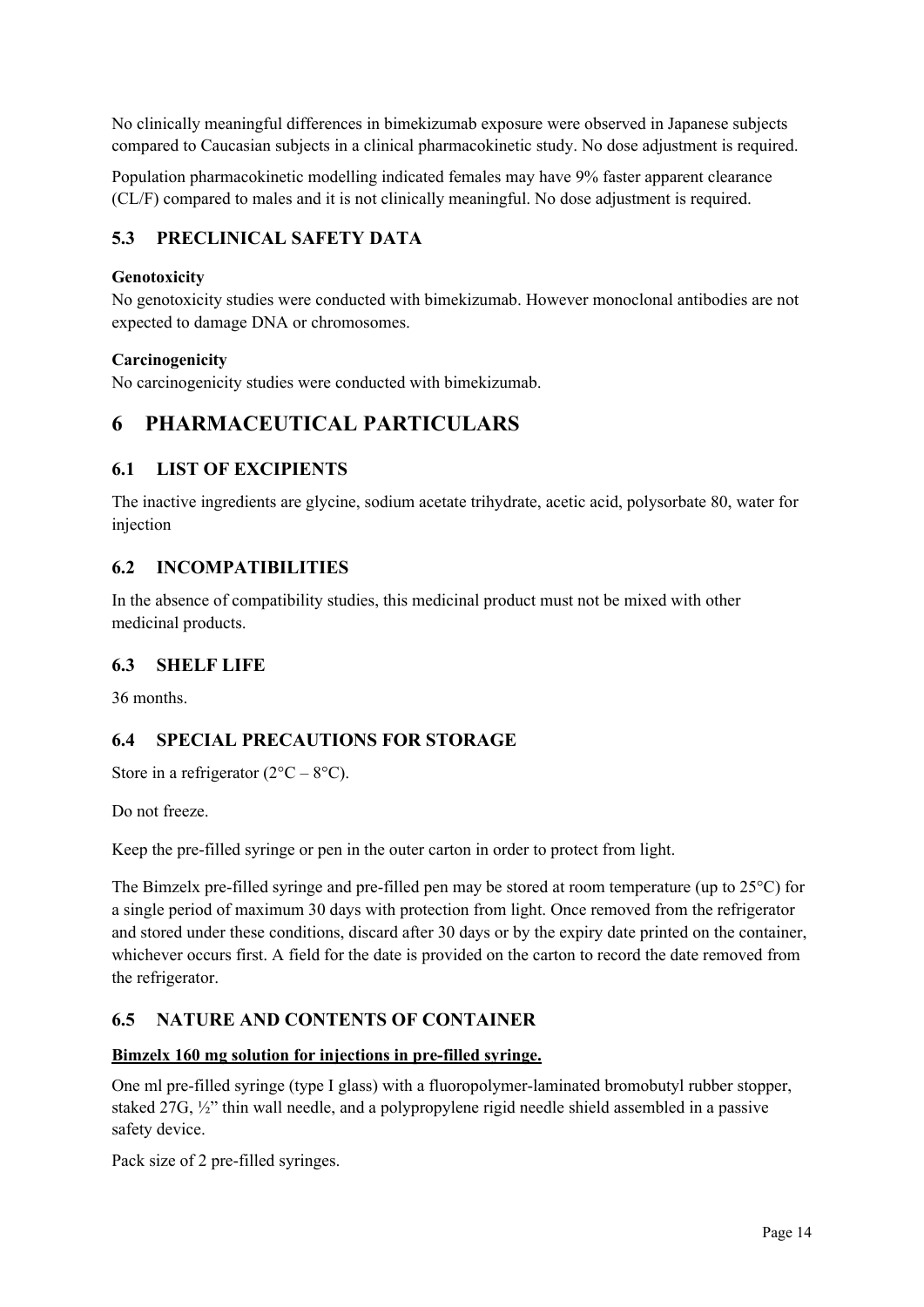#### **Bimzelx 160 mg solution for injections in pre-filled pen.**

One ml pre-filled pen containing a pre-filled syringe (type I glass) with a fluoropolymer-laminated bromobutyl rubber stopper, staked 27G, ½" thin wall needle, and a polypropylene rigid needle shield.

Pack size of 2 pre-filled pens.

# **6.6 SPECIAL PRECAUTIONS FOR DISPOSAL**

In Australia, any unused medicine or waste material should be disposed of by taking to your local pharmacy.

# **6.7 PHYSICOCHEMICAL PROPERTIES**

Chemical Name: Immunoglobulin G1, anti-IL17A and anti-IL17F Nominal theoretical molecular mass: approximately 149,886 Da<sup>a</sup> a Theoretical mass based on presence of G0F glycans and clipped heavy chain C-terminal modifications

#### **Chemical structure**



**CAS number** 

1418205-77-2

# **7 MEDICINE SCHEDULE (POISONS STANDARD)**

S4

# **8 SPONSOR**

UCB Pharma A division of UCB Australia Pty Ltd Level 1, 1155 Malvern Road Malvern VIC 3144, Australia